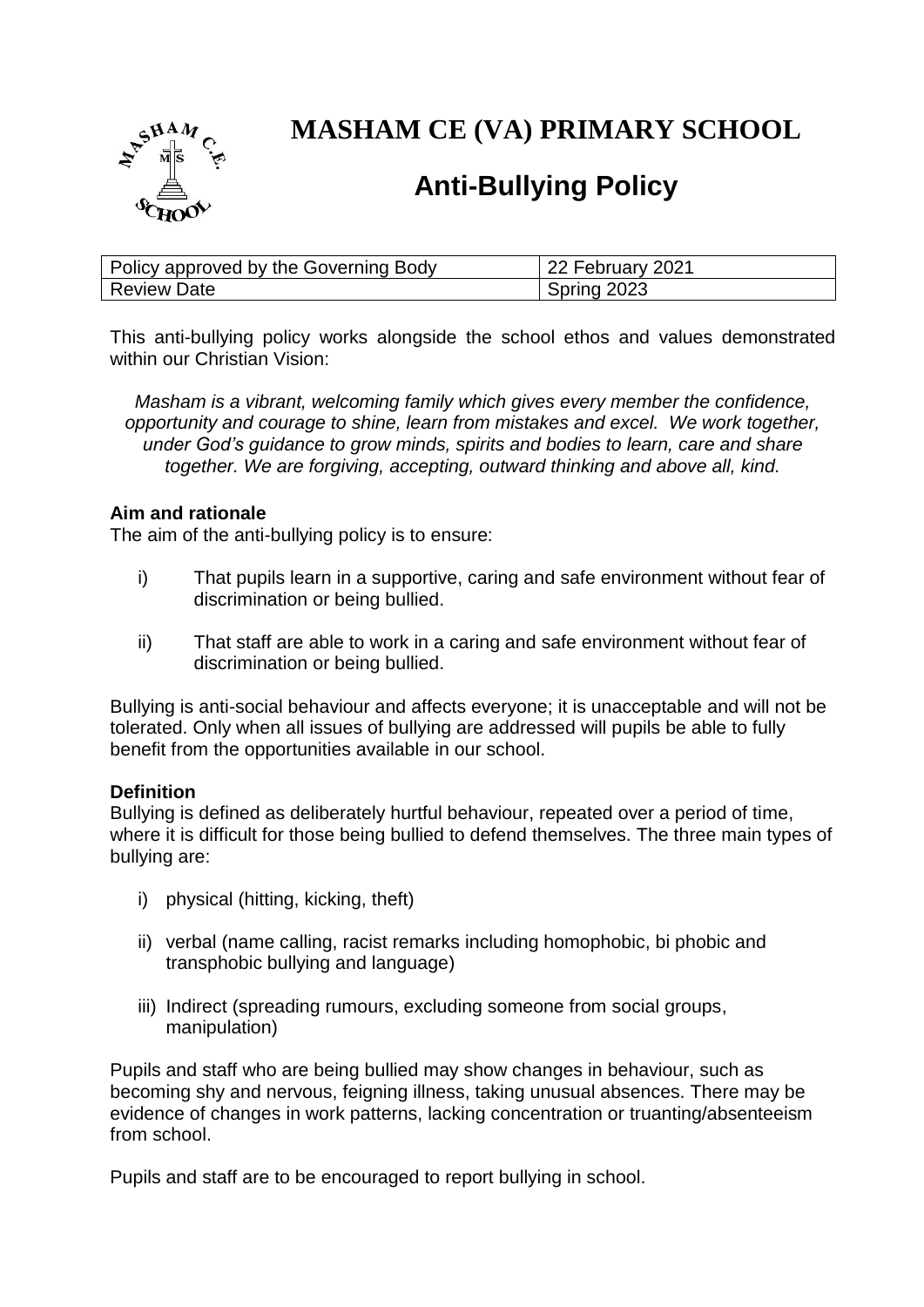Our Schools' teaching and ancillary staff must be alert to signs of bullying and act promptly and firmly against it in accordance with school policy.

# **Implementation**

The Anti-Bullying policy will be made known to all members of the school community. The following steps may be taken when dealing with incidents involving pupils:

- if bullying is suspected or reported, the incident will be dealt with immediately by the member of staff who has been approached following the principles of Restorative Practice
- a clear account of the incident will be recorded and given to the Headteacher or Senior Teacher
- the Headteacher or Senior Teacher will interview all concerned and will record the incident on the Bullying Register
- the class teacher will be kept informed
- parents will be kept informed
- Punitive measures will be used as appropriate and in consultation with all parties concerned.

# **Pupils**

Pupils who have been bullied will be supported by:

- offering an immediate opportunity to discuss the experience with a member of staff of their choice
- reassuring the pupil
- offering continuous support from a Compass Buzz trained member of staff
- considering avoidance/coping strategies
- Restoring self-esteem and confidence.

Pupils who have bullied will be helped by:

- discussing what happened
- discovering why the pupil became involved
- establishing the wrong doing and need to change
- considering avoidance strategies
- Informing parents or guardians to help change the attitude of the pupil.

The following disciplinary steps can be taken:

- official warnings to cease offending
- loss of break time
- exclusion from certain areas of school premises
- minor fixed term exclusion
- major fixed term exclusion
- Permanent exclusion.

Incidents involving staff will be dealt with according to the School's established disciplinary procedure.

# **Reconciliation**